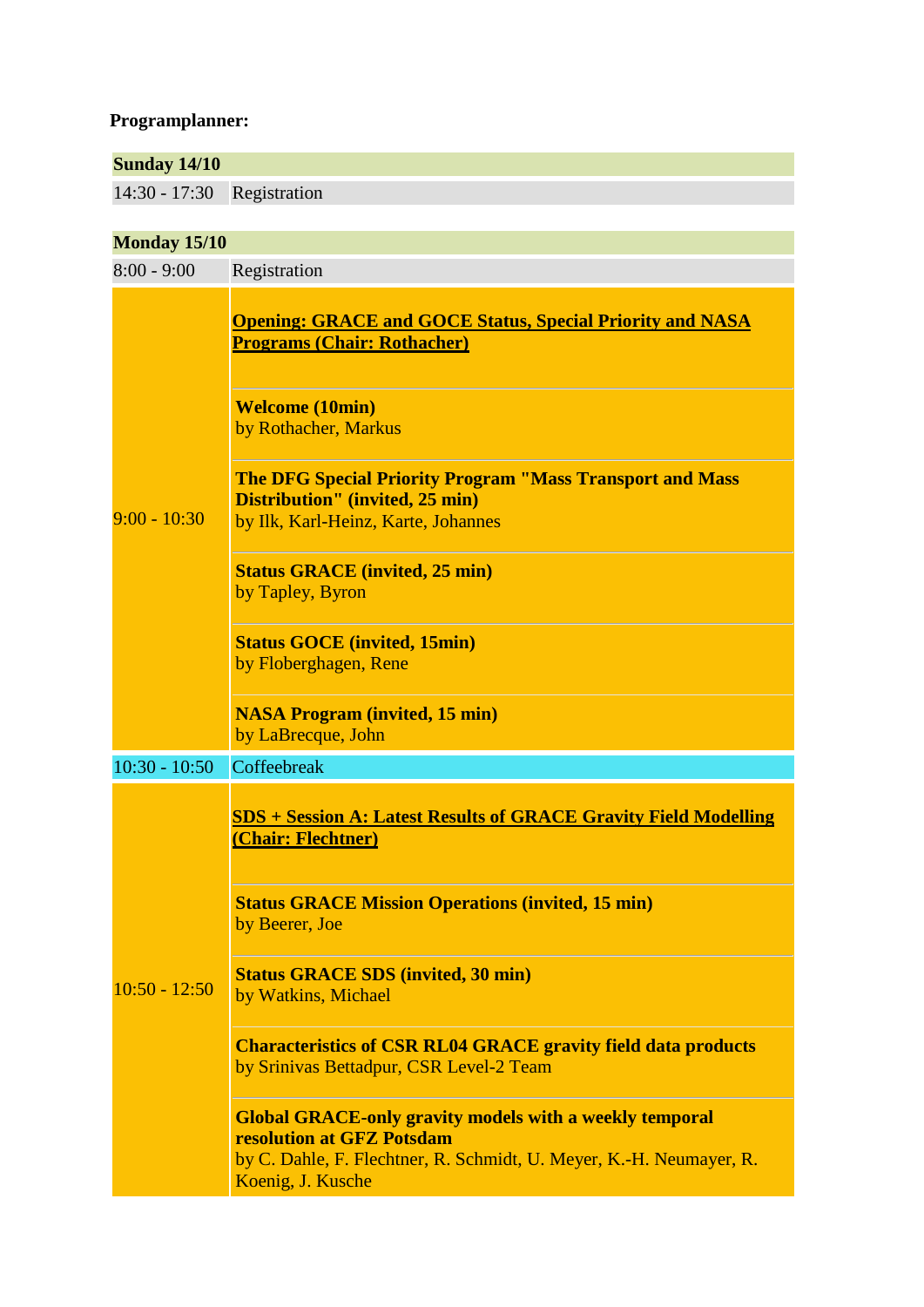|                 | <b>Alterative Gravity Field Representations: Solutions, Characteristics,</b><br>and Issues<br>by Michael M. Watkins, Dah-Ning Yuan, Gerhard Kruizinga                                                                                                                |
|-----------------|----------------------------------------------------------------------------------------------------------------------------------------------------------------------------------------------------------------------------------------------------------------------|
|                 | <b>ITG-Grace03s: The latest GRACE gravity field solution computed in</b><br><b>Bonn</b><br>by Torsten Mayer-Gürr                                                                                                                                                     |
|                 | A 3-year series of Earth's gravity field variations derived from<br><b>GRACE</b> range measurements<br>by Xianglin Liu, Pavel Ditmar, Qile Zhao, and Erna Oudman                                                                                                     |
| $12:50 - 14:10$ | Lunch                                                                                                                                                                                                                                                                |
|                 | <b>Session E: Oceanographic Applications (Chair: Chambers)</b>                                                                                                                                                                                                       |
| $14:10 - 16:25$ | Time-depending validation of ocean mass anomalies from GRACE by<br>means of satellite altimetry and numerical models<br>by Henryk Dobslaw, Maik Thomas                                                                                                               |
|                 | <b>Global Validation of GRACE Gravity Measurements by in-situ and</b><br><b>modelled Ocean Bottom Pressure</b><br>by Carmen Böning, Andreas Macrander, Ralph Timmermann, Olaf<br>Boebel, Jens Schröter                                                               |
|                 | <b>Closing the Globally Averaged Sea Level Budget on Seasonal to</b><br><b>Interannual Time Scales</b><br>by Don Chambers, Josh Willis, Steve Nerem                                                                                                                  |
|                 | <b>Combined Ocean-Geodetic Analysis of Global and Regional Ocean</b><br><b>Mass-, and Freshwater Transport Divergences</b><br>by D. Stammer, A. Köhl, F. Siegismund, and V. Romanova C. Böning, J.<br>Dengg, J. Karstensen, K. Lorbacher, U. Neumann, and M. Visbeck |
|                 | <b>Basin Scale Mass Variations in the Atlantic Ocean from Altimeter,</b><br>in-situ and GRACE Data<br>by Saskia Esselborn, Andrea Homberg, Tilo Schöne and Roland Schmidt                                                                                            |
|                 | <b>Integrated use of GRACE, Altimetry and Models for Assessment of</b><br><b>Interannual Mass Variation in the Mediterranean and Black Se</b><br>by L. Fenoglio-Marc, M. Becker, J. Kusche, R. Rietbroek, S. Grayek, E.<br><b>Stanev</b>                             |
|                 | <b>Tides and GRACE</b><br>by R D Ray, G D Egbert, S Y Erofeeva, S-C Han, S B Luthcke                                                                                                                                                                                 |

**Contract**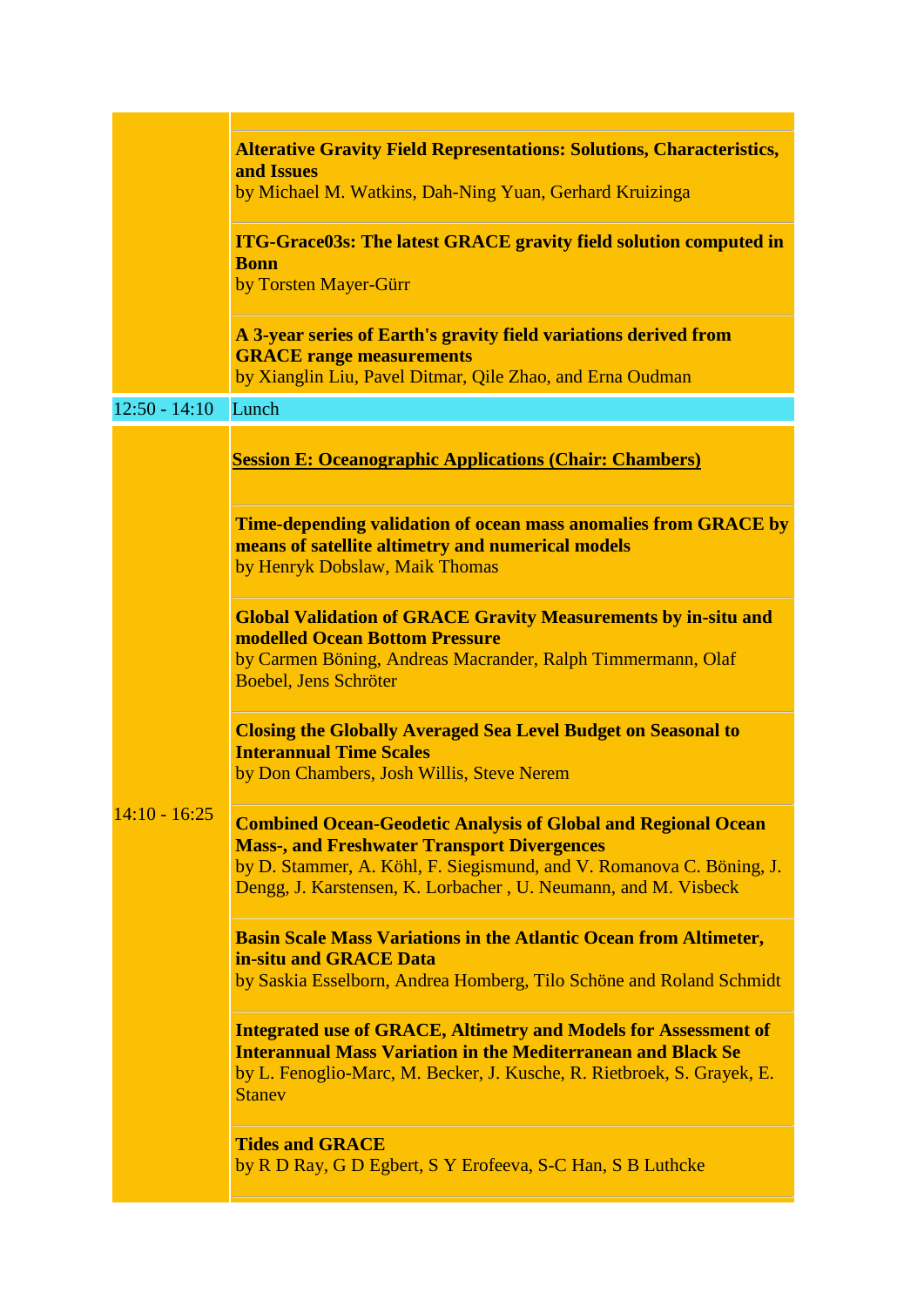|                 | <b>Estimating circulation in Antactic Circumpolar Current via</b><br>sequential assimilation of multi-mission altimetry data.<br>by Sergey Skachko, Sergey Danilov, Tijana Janjic Pfander, Jens Schröter,<br><b>Dmitry Sidorenko</b> |
|-----------------|--------------------------------------------------------------------------------------------------------------------------------------------------------------------------------------------------------------------------------------|
|                 | <b>GRACE Observation Defying the Long-Held Tsunami Genesis</b><br><b>Theory</b><br>by Tony Song and Shin-Chan Han                                                                                                                    |
| $16:25 - 16:45$ | Coffeebreak                                                                                                                                                                                                                          |
| $16:45 - 17:30$ | <b>Poster Flashlight (Chair: Bosch)</b>                                                                                                                                                                                              |
|                 | <b>Poster Flashlight A (2min/poster)</b><br>by all authors                                                                                                                                                                           |
|                 | <b>Posters of Session A: Latest Results of GRACE Gravity Field</b><br><b>Modelling, Session E: Oceanographic Applications</b>                                                                                                        |
|                 | <b>GRACE</b> gravity field models at 10-day intervals<br>by R. Biancale, J.-M. Lemoine, S. Bruinsma, F. Perosanz, G. Balmino, S.<br><b>Bourgogne</b>                                                                                 |
|                 | <b>Gravity field modeling from GRACE and its application to geoid</b><br>model improvement for Japan<br>by Yuki Kuroishi, Frank G. R. Lemoine, David D. Rowlands                                                                     |
|                 | <b>Regional wavelet modeling over Japan</b><br>by Isabelle Panet, Yuki Kuroishi, Matthias Holschneider, Olivier Jamet                                                                                                                |
| $17:30 - 19:00$ | <b>New Smoothing Function for GRACE Time-Variable Gravity Data</b><br>over the Ocean<br>by Don Chambers                                                                                                                              |
|                 | <b>Complete variance-covariance information of gridded datasets from</b><br>both gravity field models and altimetry: processing strategies<br>by Silvia Becker, Wolf-Dieter Schuh, Martin Losch                                      |
|                 | <b>Bottom pressure and freshwater fluxes estimated from GRACE and</b><br>ocean synthesis<br>by V. Romanova, A. Koehl, F. Siegismund and D. Stammer                                                                                   |
|                 | The seasonal cycle in ocean bottom pressure from 5 years of GRACE<br>observations<br>by Frank Siegismund, Vanya Romanova, Armin Köhl, and Detlef<br><b>Stammer</b>                                                                   |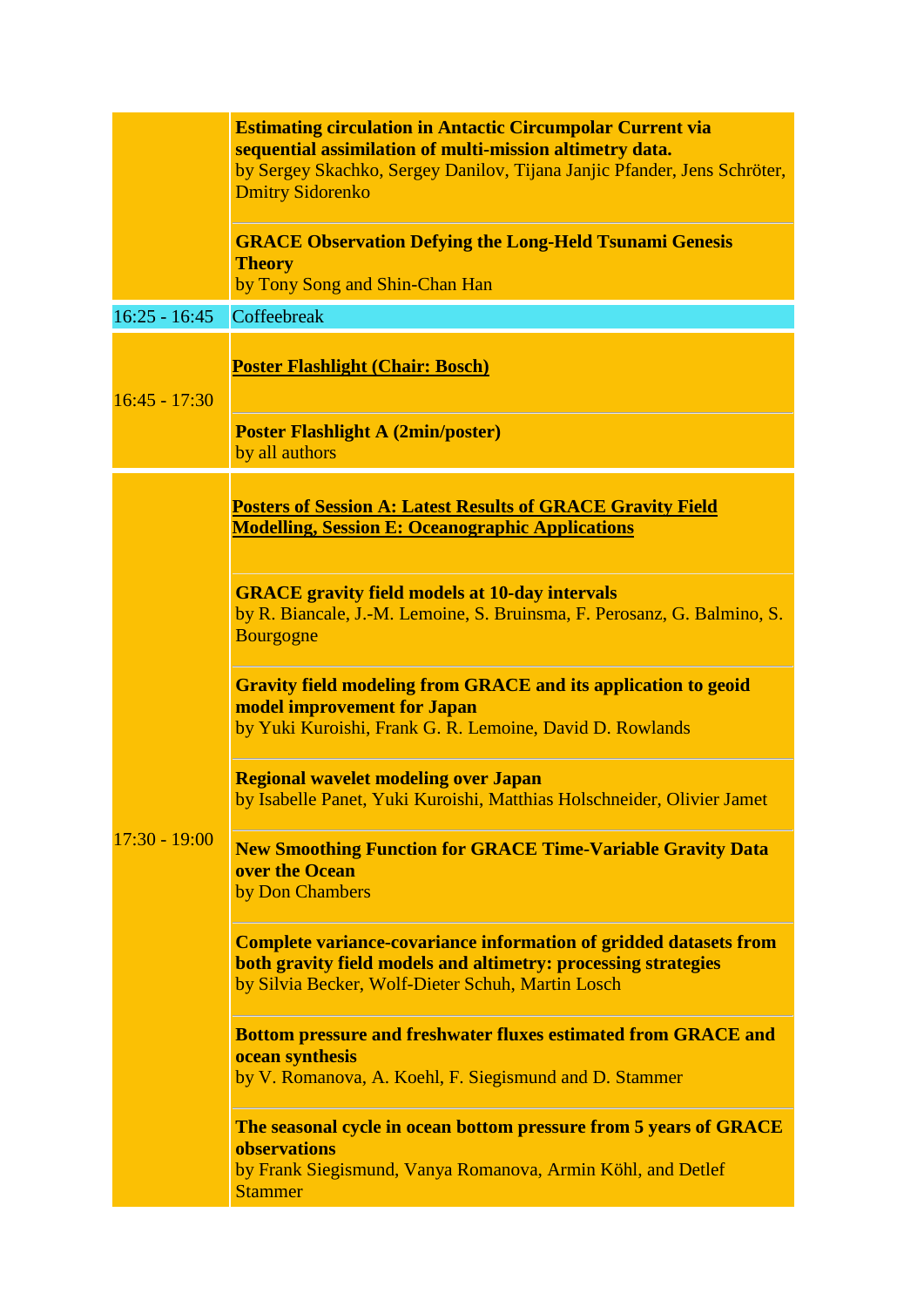**Response of the Global Ocean to Greenland and Antarctic Ice Melting**

by D. Stammer

**Filtering of Altimetric Sea Surface Heights with local and global approaches**

by Alberta Albertella, Xinxing Wang and Reiner Rummel

**Assessment of errors in global ocean tide models and their impact on GRACE gravity fields** by Roman Savcenko, Wolfgang Bosch

**Manifestation of long-term trends of the Thermohaline Ocean Circulation in Sea Surface Height and Ocean Bottom Pressure Fields ? Results from a Model Process Study** by Katja Lorbacher and Joachim Dengg

**Oceanic mass changes in consideration of geocenter motion corrections** by A.Homberg, S.Esselborn, F.Flechtner

**Oceanic Mass Transport in the Atlantic at 16°N and 26.5°N** by Uta Neumann, Johannes Karstensen, Katja Lorbacher, Martin Visbeck, Torsten Kanzow

**El Nino and La Nina Signals in Sea Level, Hydrological Surface Mass Redistribution, and Degree-Two Geoid Coefficients** by Felix W. Landerer, Johann H. Jungclaus, Jochem Marotzke

**A profile approach for the recovery of the mean dynamic topography** by W. Bosch and R. Savcenko

**Particular Aspects of the use of GRACE, altimetry and Oceanographic Models for Assessment of seasonal and interannual Mass variation in the Mediterranean and Black Sea** by Rietbroek R., S. Grayek, J. Kusche, L. Fenoglio-Marc, M. Becker, E. Stanev

**Toward high-resolution dynamical tidal modeling using HAMTIDE** by E. Taguchi, D. Stammer, W. Zahel R. Savcenko, W. Bosch

**Calibration/Validation for GRACE and GOCE Data in the Mediterranean Sea**

by Juan J. Martinez-Benjamin, Alexander Braun, Kai-chien K. Cheng, Ichiro Fukumori, Yuhe Tony Song, Chung-yen Kuo, Luciana Fenoglio-Marc, C.K. Shum, Lei Wang,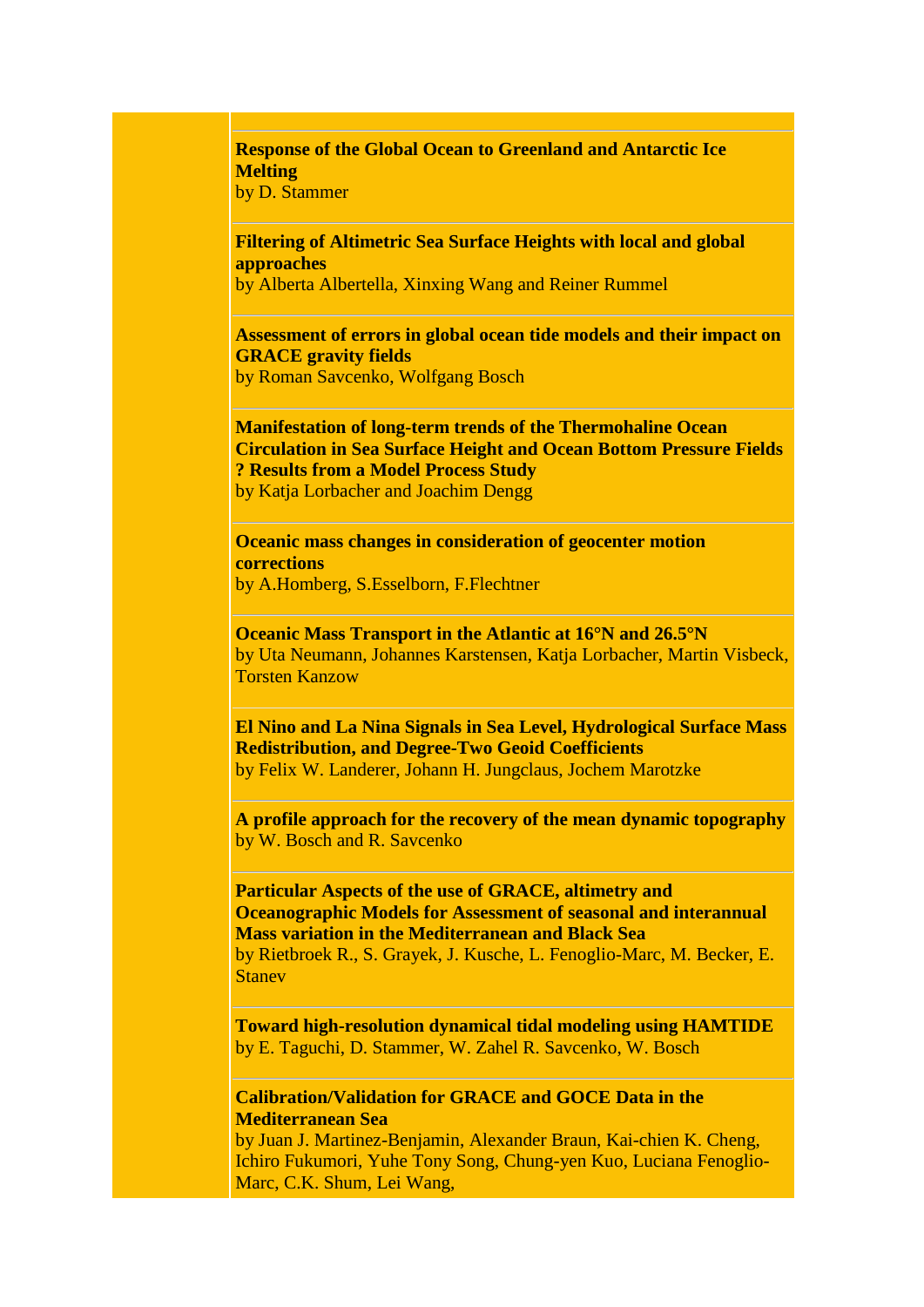19:00 - 22:00 Icebreaker

| Tuesday 16/10   |                                                                                                                                                                                                                                                                                                          |
|-----------------|----------------------------------------------------------------------------------------------------------------------------------------------------------------------------------------------------------------------------------------------------------------------------------------------------------|
|                 | <b>Session D: Hydrological Applications (Chair: Rodell)</b>                                                                                                                                                                                                                                              |
|                 | <b>Enhancing the Value of GRACE for Hydrology</b><br>by Matt Rodell, Ben Zaitchik, Jay Famiglietti                                                                                                                                                                                                       |
|                 | <b>GRACE Applications in Terrestrial and Global Hydrology</b><br>by J. Famiglietti, T. Syed, P. Yeh and M. Rodell                                                                                                                                                                                        |
|                 | <b>Estimating periodic components of water storage changes from</b><br><b>GRACE</b> and global hydrology models<br>by Roland Schmidt, Svetozar Petrovic, Andreas Güntner, Johann<br>Wünsch, Franz Barthelmes, Jürgen Kusche                                                                              |
| $8:30 - 10:30$  | <b>GRACE Mascons and Hydrological Data for the Continents:</b><br><b>GRACE ACCESS</b><br>by D. Rowlands, F. Lemoine, S. Luthcke, S. Klosko, D. Chinn, K.<br>Akoumany, A. Griffin, M. Rodell                                                                                                              |
|                 | <b>DIRECT WATERBALANCE – An interdisciplinary approach</b><br>towards the determination of large scale actual evapotranspiration<br>and the evaluation of atmospheric moisture flux.<br>by Sneeuw N, W Keller, B Devaraju, M Antoni, M Weigelt, A Bardossy,<br>J Riegger, H Kindt, B Fersch, H Kunstmann |
|                 | Meeting challenges on the calibration of the global hydrological<br>model WGHM with GRACE data input<br>by S. Werth, A. Güntner, R. Schmidt, J. Kusche                                                                                                                                                   |
|                 | <b>Some Hydrological and Cryospheric Applications of GRACE</b><br>by John Wahr, Sean Swenson, Isabella Velicogna                                                                                                                                                                                         |
|                 | <b>Estimating variation of groundwater storage within the Great Lakes</b><br><b>Water Basin from GRACE, soil moisture and lake levels</b><br>by J. Huang and J. Halpenny                                                                                                                                 |
| $10:30 - 10:50$ | Coffeebreak                                                                                                                                                                                                                                                                                              |
| $10:50 - 12:20$ | <b><u>Session D: Hydrological Applications (continued)</u></b><br><b>Session B: Processing Methods and Background Modelling (Chair:</b><br><b>Bettadpur)</b>                                                                                                                                             |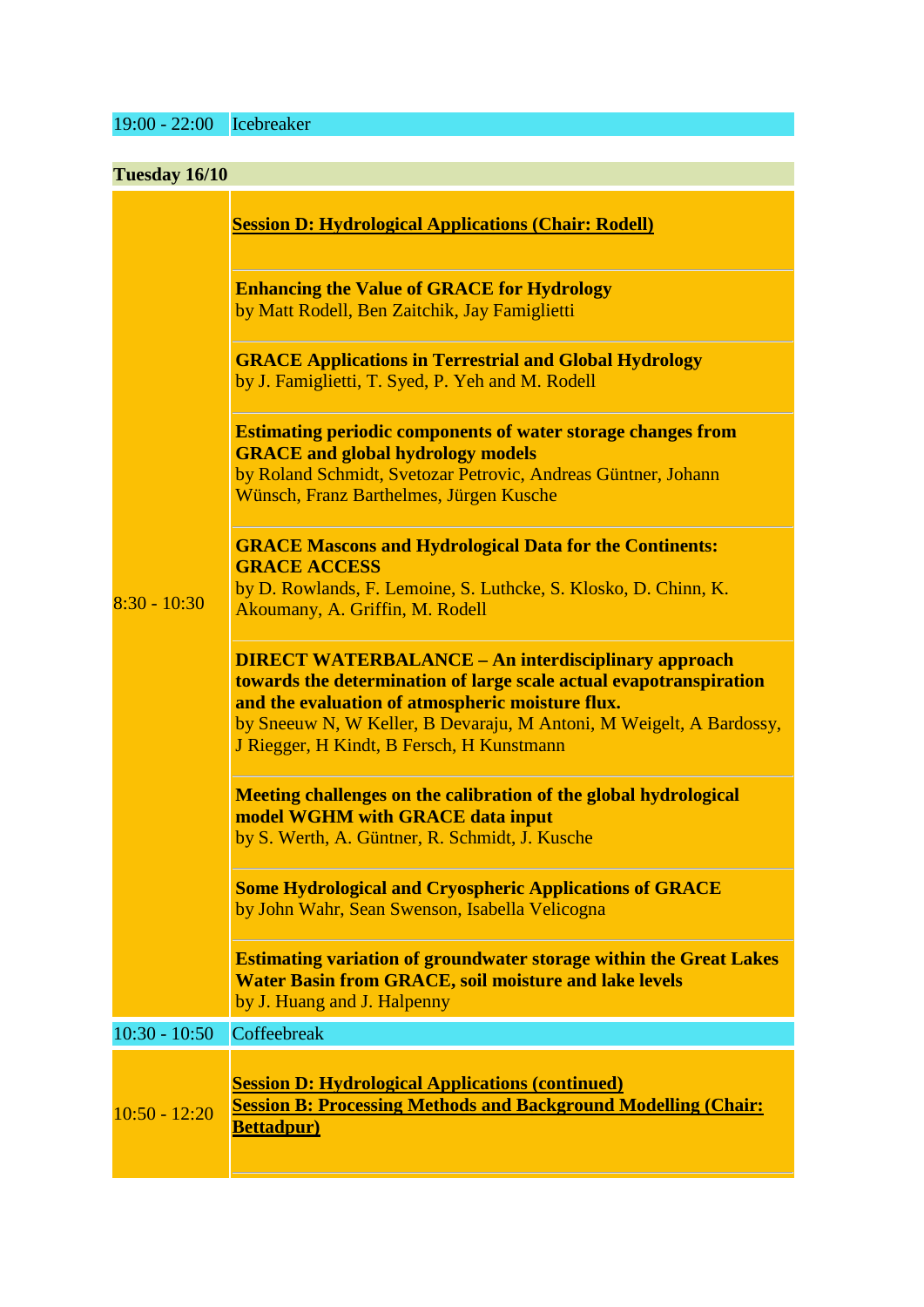|                 | <b>Observation of hydrological mass transport in the West Siberian</b><br><b>Plain with the GRACE satellite</b><br>by Pavel Ditmar, Xianglin Liu, and Erna Oudman                                                                                         |
|-----------------|-----------------------------------------------------------------------------------------------------------------------------------------------------------------------------------------------------------------------------------------------------------|
|                 | <b>Towards improved GRACE de-aliasing - first results from dynamical</b><br>and residual ocean tide analysis<br>by Wolfgang Bosch, Detlef Stammer, Frank Flechtner, Karl-Heinz Ilk,<br>Thorsten Mayer-Gürr, Christoph Dahle, Eifu Taguchi, Roman Savcenko |
|                 | The Impact of Uncertainties of global Atmosphere Models on the<br><b>Gravity Field Determination with GRACE</b><br>by L. Zenner, E. Fagiolini, F. Flechtner, T. Gruber, G. Schwarz, T.<br>Trautmann, J. Wickert                                           |
|                 | <b>Comparison of GRACE RL01 and RL04 Data Sets Using the</b><br><b>Statistical Filter</b><br>by J.L. Davis, M. E. Tamisiea, P. Elosegui, J.X. Mitrovica, and E.M. Hill                                                                                    |
|                 | <b>Analysis and Modeling of GRACE Level 1a Accelerometer</b><br><b>Observations</b><br>by J. Flury, S. Bettadpur, B. Tapley                                                                                                                               |
|                 | <b>Global and Regional Modes of Mass Variability in the GRACE Data</b><br>by Jean O. Dickey, Olivier de Viron and Steven L. Marcus                                                                                                                        |
| $12:20 - 13:40$ | Lunch                                                                                                                                                                                                                                                     |
|                 | <b>Session B: Processing Methods and Background Modelling</b><br>(continued) (Chair: Kusche)                                                                                                                                                              |
| $13:40 - 15:40$ | <b>Estimable functions from gridded earth gravity field information</b><br>by Schuh Wolf-Dieter und Silvia Becker                                                                                                                                         |
|                 | <b>Multiscale Filter Methods Applied to GRACE and Hydrological Data</b><br>by Prof. Dr. Willi Freeden, Dr. Helga Nutz, Kerstin Wolf                                                                                                                       |
|                 | <b>Improved Accuracy of GRACE gravity solutions through Empirical</b><br><b>Orthogonal Function Filtering of Spherical Harmonics</b><br>by Bert Wouteres & Ejo Schrama                                                                                    |
|                 | <b>Regional gravity field modeling by space localizing basis functions</b><br>by M. Holschneider, A. Eicker, R. Schachtschneider, T. Mayer-Guerr                                                                                                          |
|                 | <b>Geocenter Variations Derived from GRACE Data</b><br>by Z. Kang, B. Tapley, J. Chen, J. Ries, S. Bettadpur                                                                                                                                              |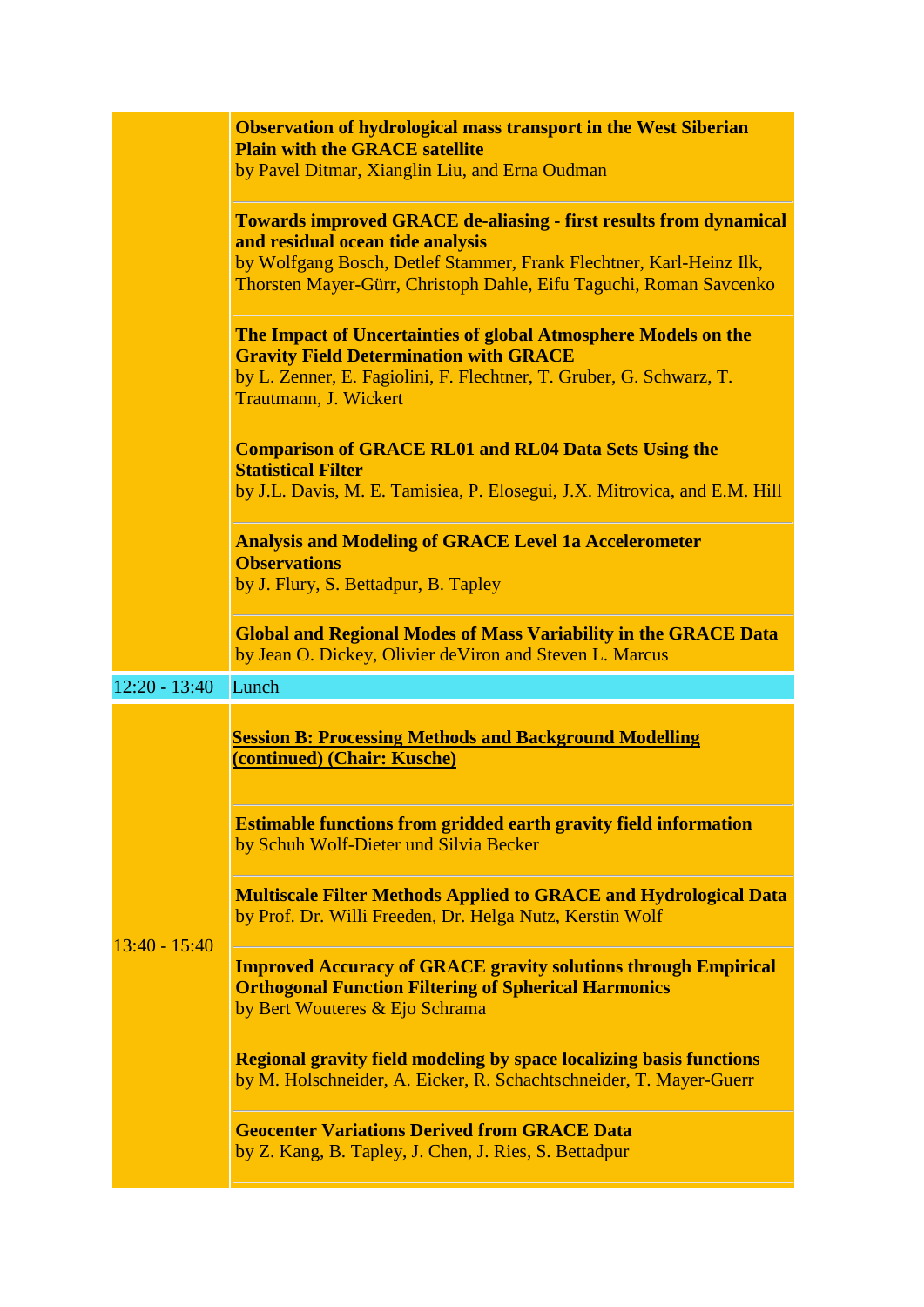|                 | <b>Degree-1 Surface Mass Variations and Geocenter Motion - The Short</b>                                                                                                                                                  |
|-----------------|---------------------------------------------------------------------------------------------------------------------------------------------------------------------------------------------------------------------------|
|                 | and Long Stories                                                                                                                                                                                                          |
|                 | by Xiaoping Wu, Hugo Schotman, and Bert Vermeersen                                                                                                                                                                        |
|                 | <b>Estimating degree one variations using a combination of GRACE and</b><br>ocean model output                                                                                                                            |
|                 | by Sean Swenson, Don Chambers, and John Wahr                                                                                                                                                                              |
|                 | <b>Long-term LAGEOS data analysis with GRACE RL04 type non-tidal</b><br>atmosphere and ocean mass variations<br>by R. Koenig, F. Flechtner, M. Thomas                                                                     |
| $15:40 - 16:00$ | Coffeebreak                                                                                                                                                                                                               |
|                 | <b>Session C: Combination and Validation + Poster Flashlight (Chair:</b><br>Wahr)                                                                                                                                         |
|                 | <b>Temporal and spatial multiscale assessment of mass transport by</b><br>combination of gravity observations from GRACE and terrestrial<br><b>stations</b>                                                               |
| $16:00 - 18:00$ | by Corinna Kroner, Maiko Abe, Johannes Ihde, Gerhard Jentzsch, Jürgen<br>Neumeyer, Markus Rothacher, Adelheid Weise, Herbert Wilmes, Hartmut<br>Wziontek                                                                  |
|                 | <b>Joint inversion of GPS site displacements, Ocean bottom pressure</b><br>models and GRACE gravimetry data.<br>by R. Rietbroek, J. Kusche, Ch. Dahle, R. Schmidt, F. Flechtner, J.<br>Schröter, M.J.F. Jansen, B. Gunter |
|                 | On the use of terrestrial data (gravity, GPS, hydrology) to validate<br><b>GRACE</b><br>by Caroline de Linage, Jacques Hinderer, Jean-Paul Boy and Pascal<br>Gegout                                                       |
|                 | <b>Signal and Noise in Gravity Recovery and Climate Experiment</b><br><b>(GRACE)</b> observed surface mass variations<br>by Ernst Schrama, Bert Wouters, David Lavallee                                                   |
|                 | <b>Consistency of Earth Rotation, Gravity, and Shape Measurements</b><br>by Richard Gross, David Lavallee, Geoffrey Blewitt, and Peter Clarke                                                                             |
|                 | <b>Poster Flashlight B (2min/poster)</b><br>by all authors                                                                                                                                                                |
| $18:00 - 19:30$ | <b>Posters of Session B: Processing Methods and Background Modelling,</b><br><b>Session C: Combination, Validation, Session D: Hydrological</b>                                                                           |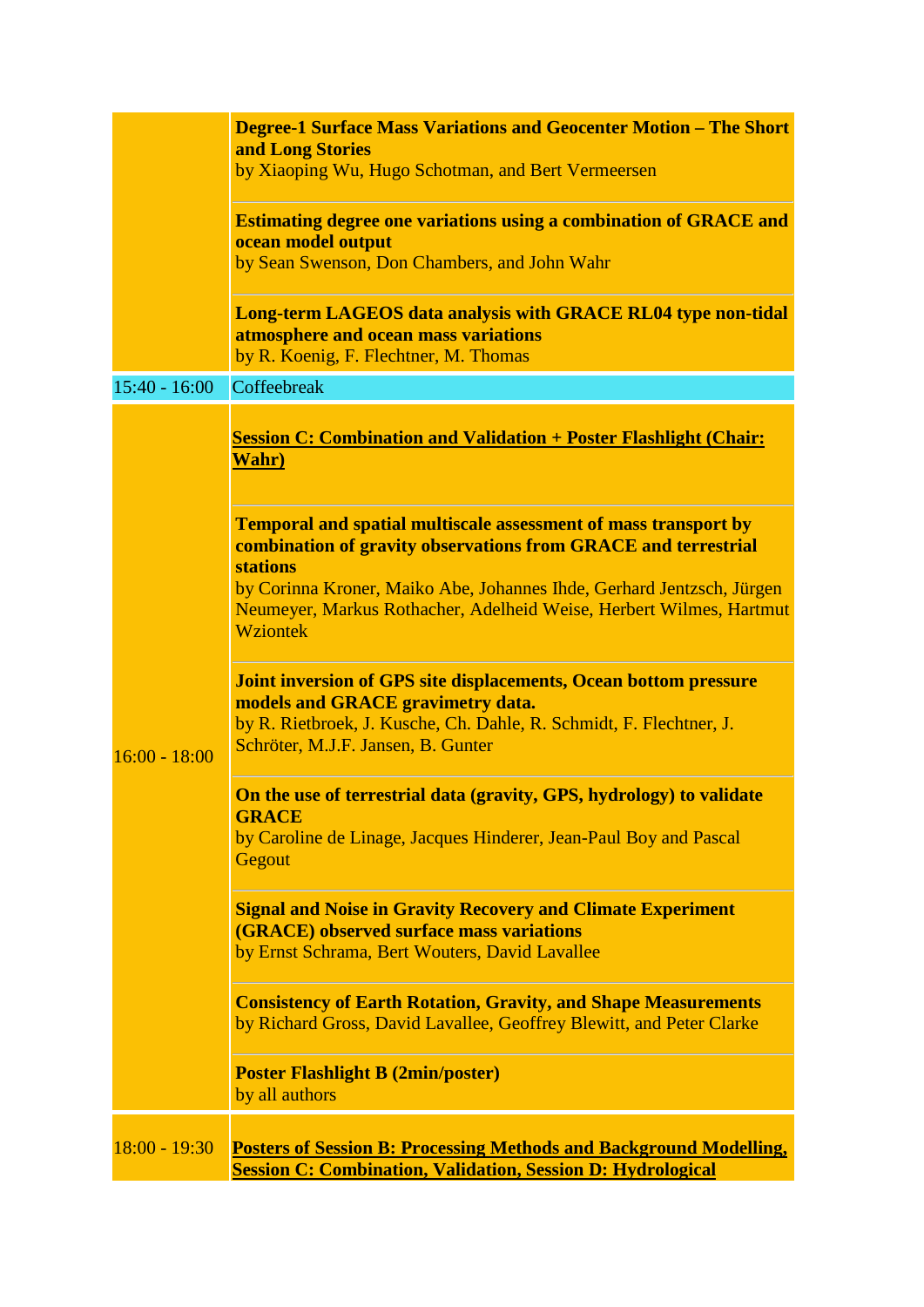**Applications, Session F: Ice Mass Balance and GIA and Session I: Open Session**

**Comparison of polar motion excitation series from geometric space techniques, geophysical models and weekly GRACE gravity field models**

by Franziska Göttl, Christoph Dahle, Roland Schmidt, Maik Thomas

**The Sensitivity of Satellite Gravity Field Determination to Uncertainties in Atmospheric Models**

by E. Fagiolini , L. Zenner, F. Flechtner, T. Gruber, G. Schwarz, T. Trautmann, J. Wickert

**GRACE Simulation Study**

by U. Meyer, R. Schmidt, F. Flechtner, B. Frommknecht

**Integrated Sensor Analysis of the GRACE Mission** by Bjoern Frommknecht, Ulrich Meyer, Roland Schmidt, Frank Flechtner

**Calibration of CHAMP and GRACE accelerometer data** by S Bruinsma, F. Perosanz, R. Biancale, J.-M. Lemoine, G. Balmino

**Towards alternative gravity solutions from GRACE and future missions**

by J. Kusche, R. Schmidt, F. Flechtner, F. Barthelmes, M. Schmidt, M. Schmeer

## **Monthly land waters solutions by least-square inversion of GRACE geoid data (2002-2006)**

by Guillaume RAMILLIEN, Isabelle GROUSSET, William LLOVEL, Anny CAZENAVE, Frank FLECHTNER, Roland SCHMIDT

**analysis of atmospheric density variations** by M. Schmeer, W. Bosch, H. Drewes

**Validation of GRACE time series of continental water storage over the Amazon basin by comparison with water levels data**  by Flàvio VAZ DE ALMEIDA, Joécila SANTOS DA SILVA, Guillaume RAMILLIEN, Stéphane CALMANT, Denizar BLITZKOW, Anny CAZENAVE, Richard BIANCALE, Jean-Michel LEMOINE

**Large-Scale Terrestrial Freshwater Discharge Estimation using GRACE**

by Tajdarul H. Syed, James S. Famiglietti, Don Chambers and Matthew Rodell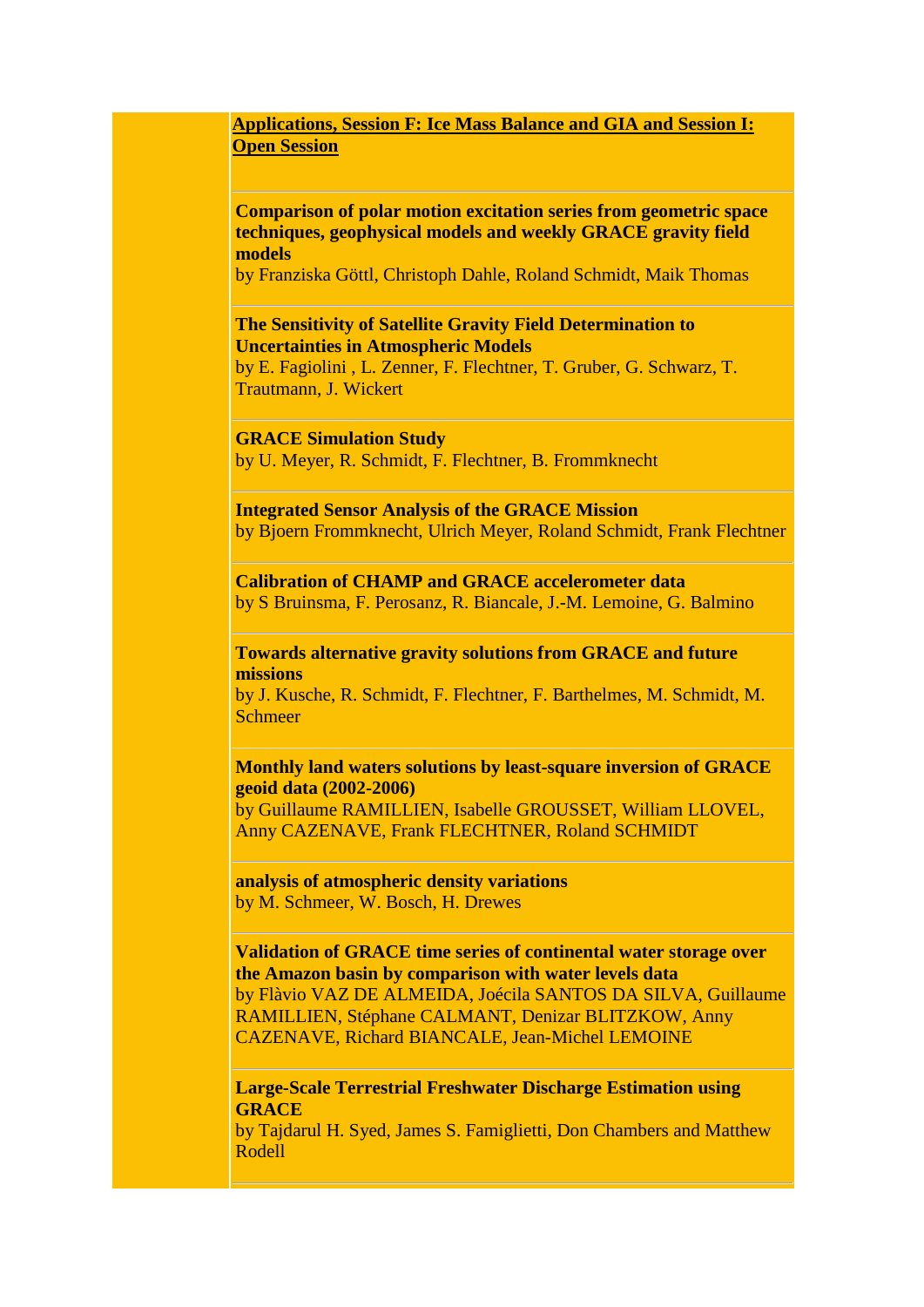| <b>Superconducting gravimeter field deployment for hydrologic</b>         |
|---------------------------------------------------------------------------|
| investigations and connections to GRACE                                   |
| by Clark R. Wilson, Hongqiu Wu, Bridget Scanlon, John M. Sharp            |
| <b>Signals of Extreme Weather Conditions in Central Europe from</b>       |
| <b>GRACE 4-D Wavelet Expansions</b>                                       |
| by Florian Seitz, Michael Schmidt, C.K. Shum, Yiqun Chen                  |
| <b>Interannual Variations of River Water Storage from a Multiple</b>      |
| <b>Satellite Approach: A case study for the Rio Negro basin</b>           |
| by Frédéric Frappart, Fabrice Papa, James Famiglietti, Catherine Prigent, |
| William Rossow, Frédérique Seyler                                         |
| <b>Comparison of Simulated Groundwater Storage Variations to In Situ</b>  |
| <b>Observations and GRACE Terrestrial Water Storage Variations</b>        |
| by M. Lo, P. Yeh and J. Famiglietti                                       |
|                                                                           |
| <b>Glacial Isostatic Adjustment Studies Using GRACE and Other Data</b>    |
| by C.K. Shum, Michael Schmidt, Hyongki Lee, Junyi Guo, Lei Wang,          |
| Georgia Fotopoulos, Chung-Yen Kuo, Patrick Wu, Alexander Braun,           |
| Wouter van der Wal, Hansheng Wang, Dahning Yuan, Michael M.               |
| <b>Watkins</b>                                                            |
| <b>Grace data over Canada and Antarctica and post-glacial rebond</b>      |
| by Fleitout, Luce                                                         |
|                                                                           |
| <b>Error Distribution in Local Modeling of Potential Fields From</b>      |
| <b>Satellite Data</b>                                                     |
| by Reyko Schachtschneider, Matthias Holschneider                          |
| Contribution of glacial-isostatic adjustment to geological and geodetic   |
| observables using a 3-D viscoelastic earth model                          |
| by V. Klemann, Z. Martinec and D. Wolf                                    |

## **Wednesday 17/10**

| $8:30 - 10:30$ | <b>Session F: Ice Mass Balance and GIA (Chair: tbd)</b>                                                                                                                                                              |
|----------------|----------------------------------------------------------------------------------------------------------------------------------------------------------------------------------------------------------------------|
|                | <b>Patagonia Ice Field Melting Observed by GRACE</b><br>by J.L. Chen, C.R. Wilson, B.D. Tapley, D. Blankenship                                                                                                       |
|                | <b>Antarctic ice mass change estimates from GRACE: Results,</b><br>uncertainties, and the combination with complementary information<br>by Martin Horwath, Reinhard Dietrich, Philippe Huybrechts, Stefanie<br>Linow |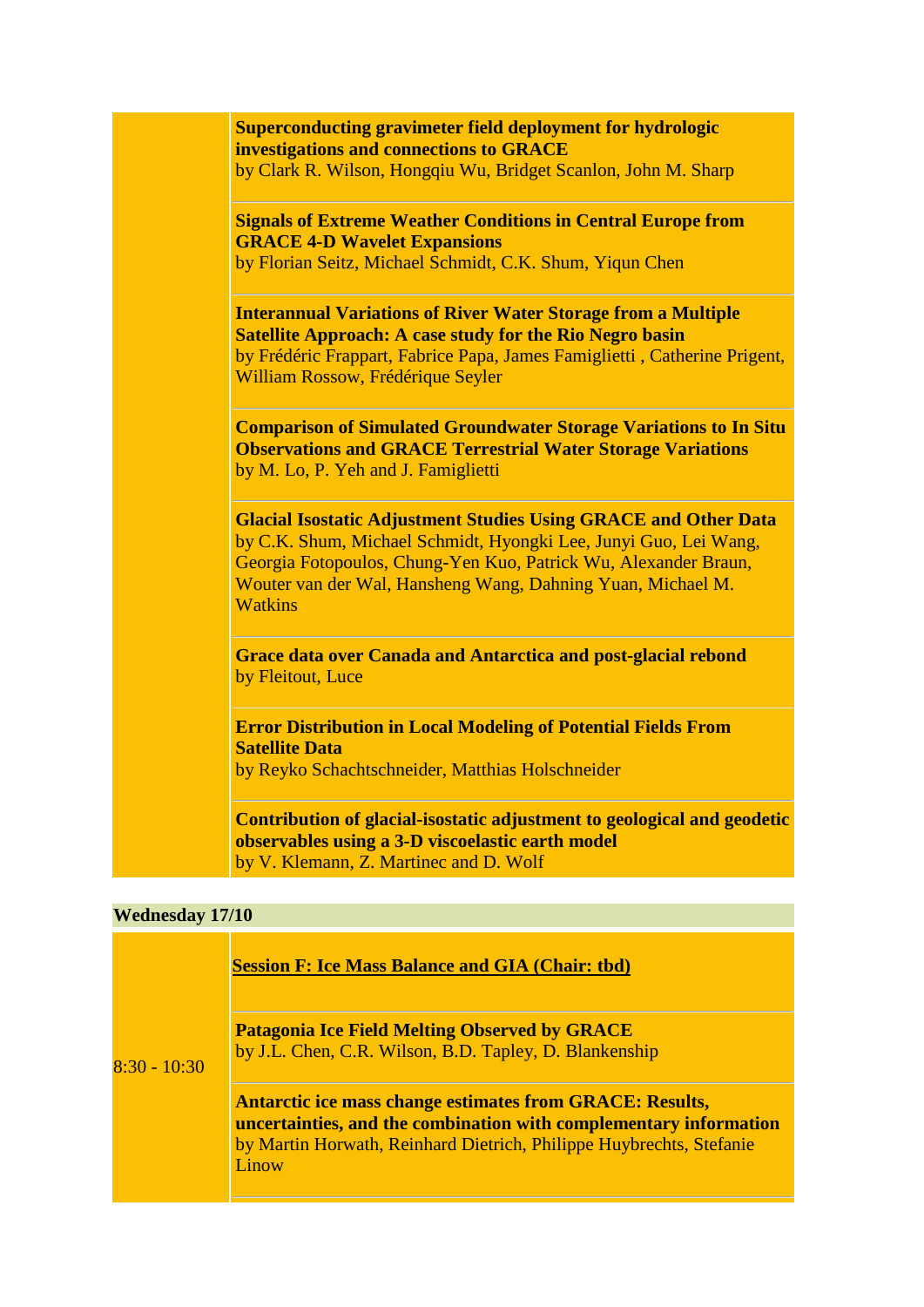|                 | <b>Recent results from GRACE in Antarctica and Greenland</b><br>by Isabella velicogna and John Wahr                                                                                                                                    |
|-----------------|----------------------------------------------------------------------------------------------------------------------------------------------------------------------------------------------------------------------------------------|
|                 | <b>Post-glacial rebound in Fennoscandia and North America - new</b><br><b>results from GRACE</b><br>by Holger Steffen, Jürgen Müller, Heiner Denker                                                                                    |
|                 | <b>Progress towards assessing the contemporary evolution of the</b><br><b>Greenland ice sheet</b><br>by Philippe Huybrechts, Katrin Haasemann, Reinhard Dietrich, Michael<br><b>Baessler</b>                                           |
|                 | <b>Change of the Greenland ice sheet from GRACE – comparison of</b><br>inversion and filtering methods<br>by Rene Forsberg, Louise Sandberg Sorensen                                                                                   |
|                 | <b>High latitude land ice mass flux from GRACE lumped harmonic</b><br>masscon solutions<br>by S. B. Luthcke, D. D. Rowlands, F. G. Lemoine, S.M. Klosko, H.J.<br>Zwally, D. Hall, A. Arendt, J.J. McCarthy, T. A. Williams, D.S. Chinn |
|                 | <b>Estimation of GIA over Fennoscandia from Combined Observations</b><br>by M. E. Tamisiea, J. L. Davis, and E. M. Hill                                                                                                                |
| $10:30 - 10:50$ | Coffeebreak                                                                                                                                                                                                                            |
|                 | <b>Session F: Ice Mass Balance and GIA (continued) and Session G:</b><br><b>Dynamics and Structure of Mantle and Crust (Chair: Wolf)</b>                                                                                               |
|                 | The effect of GIA models on mass-balance estimates in Antarctica<br>by R.E.M. Riva, B.C. Gunter, L.L.A. Vermeersen, R.C. Lindenbergh, and<br>H.H.A Schotman.                                                                           |
| $10:50 - 12:50$ | Regional ice-mass changes and glacial-isostatic adjustment in<br><b>Antarctica from GRACE</b><br>by Sasgen, I., Martinec, Z. and Fleming, K.                                                                                           |
|                 | <b>Coseismic and Postseismic Deformation from the Sumatra-Andaman</b><br><b>Earthquake Observed by GRACE</b><br>by J.L. Chen, C.R. Wilson, B.D. Tapley, S.P. Grand                                                                     |
|                 |                                                                                                                                                                                                                                        |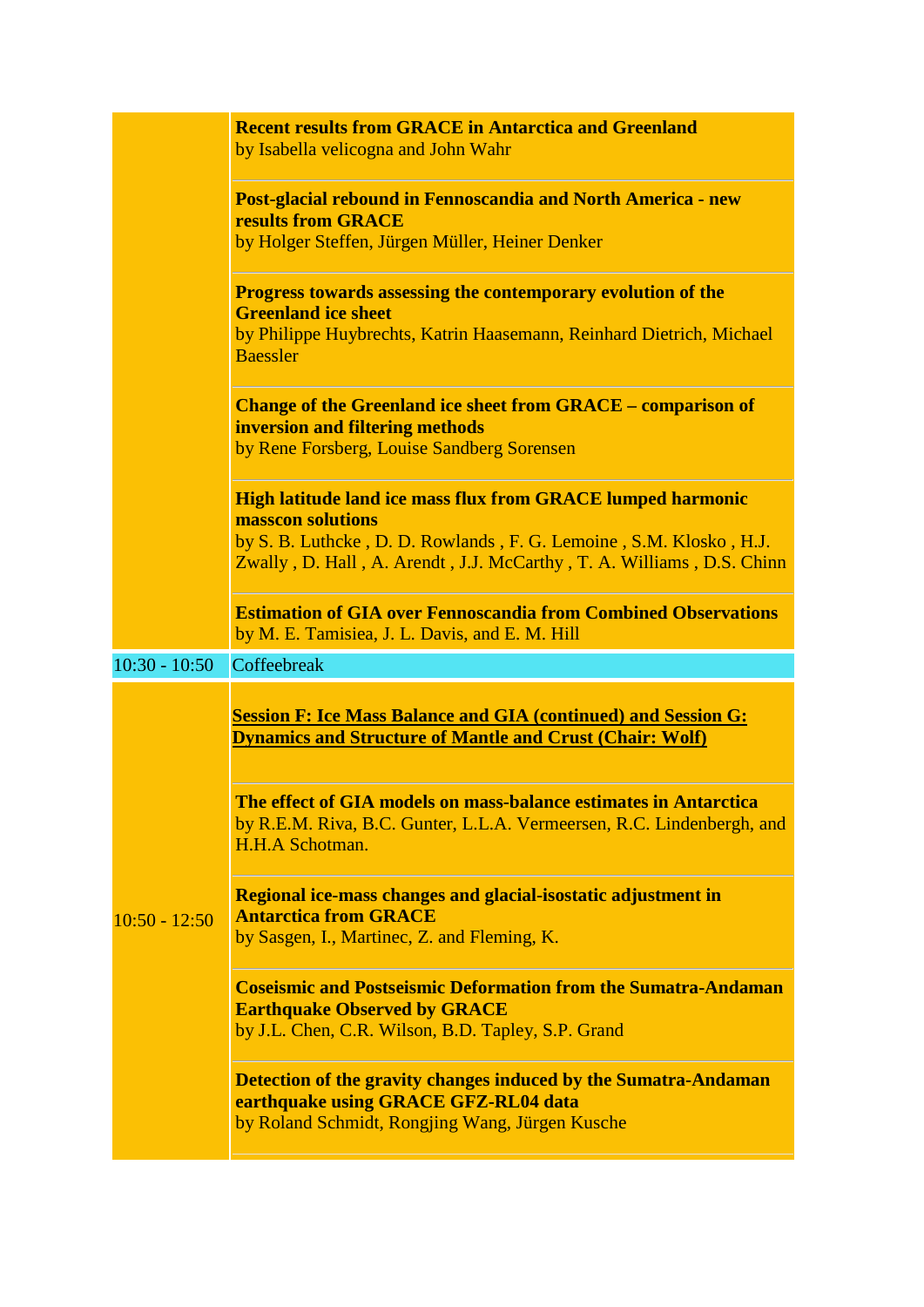|                 | Study about the great earthquakes in 2004 by regional Slepian<br>analysis of GRACE tracking data<br>by Shin-Chan Han, Frederik Simons, Chen Ji                                                                                                                                               |
|-----------------|----------------------------------------------------------------------------------------------------------------------------------------------------------------------------------------------------------------------------------------------------------------------------------------------|
|                 | <b>Estimation of the coseismic and postseismic signatures in the GRACE</b><br>gravity fields<br>by Caroline de Linage, Luis Rivera, Sophie Lambotte, Jean-Paul Boy,<br><b>Jacques Hinderer and Richard Biancale</b>                                                                          |
|                 | An estimate of post-seismic gravity change caused by the 1960 Chile<br>earthquake and comparison with GRACE gravity fields<br>by Yoshiyuki Tanaka, Volker Klemann, Kevin Fleming and Zdenek<br><b>Martinec</b>                                                                               |
|                 | On the detection of mantle plumes by wavelet variances of the gravity<br>field<br>by Prof. Dr. Harro Schmeling, Dr. Ondrej Cadek, Prof.Dr. Willi Freeden,<br><b>Matthias Klug</b>                                                                                                            |
| $12:50 - 14:10$ | Lunch                                                                                                                                                                                                                                                                                        |
|                 | <b>Session G: Dynamics and Structure of Mantle and Crust (continued)</b><br>and Session I: Open Session (Chair: Ilk)<br>Lower mantle density and temperature interpreted from<br>thermodynamically self-consistent mantle mineralogy models<br>by h.-p.bunge, g. steinle-neumann, a.piazzoni |
|                 | First steps towards 3D global density and dynamic model of the crust<br>and mantle<br>by M.K. Kaban, A. Baranov, M. Rothacher and H. Schmeling                                                                                                                                               |
| $14:10 - 16:10$ | Satellite gravity and gravity gradients in lithospheric modelling and<br><i>interpretation</i><br>by Ron Hackney, Hajo Götze, Sabine Schmidt Bijendra Singh, Virendra<br>Tiwari, Kusumita Arora                                                                                              |
|                 | Determination of the thickness of the lithosphere on a global scale<br>by F. Sodoudi und R. Kind                                                                                                                                                                                             |
|                 | <b>GPS radio occultation with GRACE: Recent results from GFZ</b><br>by J. Wickert, G. Michalak, T. Schmidt, G. Beyerle, C. Falck, S. Heise,<br>C. Viehweg, F. Flechtner, L. Grunwaldt, W. Köhler, R. König, F.H.<br>Massmann, D. Pingel, M. Rothacher, and B. Tapley                         |